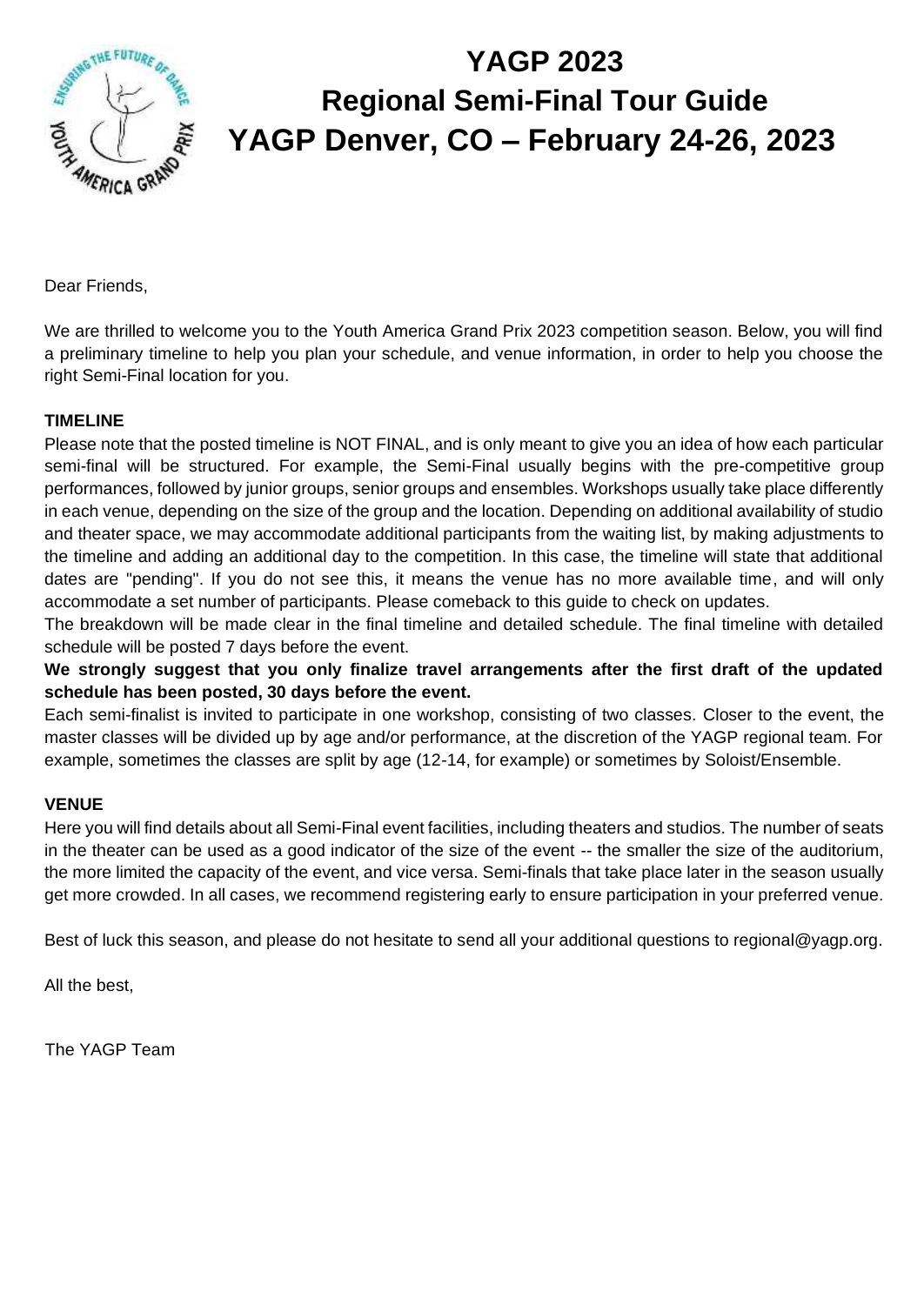## **YAGP 2023 Denver, CO Important Information**

### **About the Venue:**

Semi-Final competition will take place onstage at the June Swaner Gates Concert Hall, a prestigious, spacious theater, part of The Newman Center for the Performing Arts at the University of Denver. Denver is home to one of the largest airports in the U.S. with many convenient flight connections; however, it is a longer commute to the theater and the hotel.

### **Theater:**

**Theater:** Newman Center for the Performing Arts & June Swaner Gates Concert Hall University of Denver **Address:** 2344 East Iliff Avenue, Denver, CO 80210 **Website:** http://www.newmancenterrental.com/june-swaner-gates/ **Stage Size**: 46' x 49' **Auditorium Size:** 971 seats **Nearby restaurants:** A variety of options within 2-mile drive **Parking:** The Newman Center parking garage is located immediately south of the Newman Center at

University and Wesley. Unless otherwise noted, parking is \$10. In the event the Newman Center parking garage reaches capacity, there will be a designated overflow lot available. (NO street parking)



**Studios:** Pending